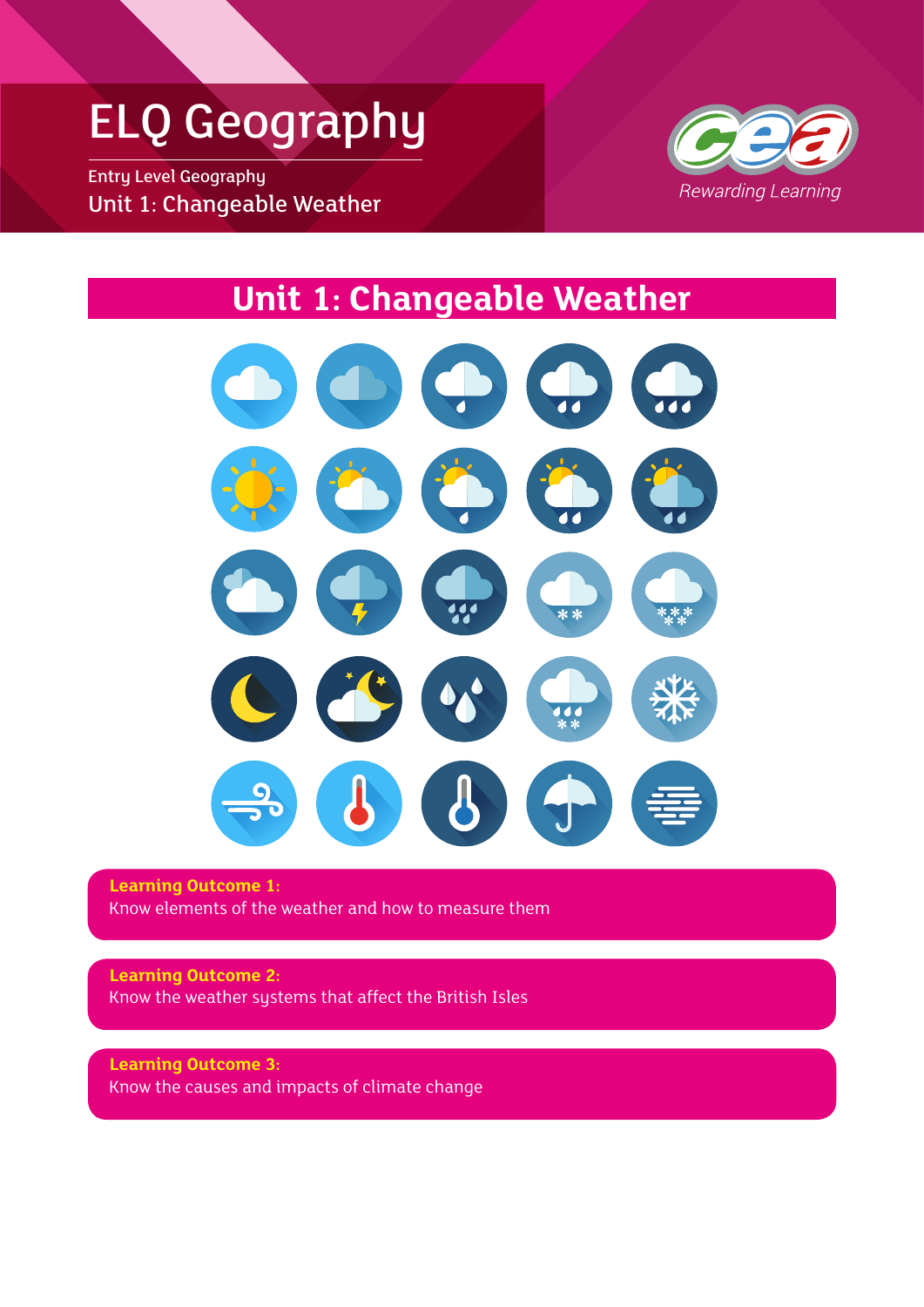Unit 1: Changeable Weather

#### **Guidance notes**

This resource includes information and suggested tasks relating to Entry Level Geography.

This booklet has been produced to meet the requirements for Entry Level 3. Teachers may amend the material to suit the needs of their learners.

The list of resources is neither prescriptive nor exhaustive.

The website for the Meteorological Office is an excellent source of information: <https://www.metoffice.gov.uk/learning/learn-about-the-weather>

For weather elements and instruments: [http://www.weatherwizkids.com/?page\\_id=82](http://www.weatherwizkids.com/?page_id=82) <http://www.weather-climate.org.uk/05.php>

[http://www.bbc.co.uk/bitesize/standard/geography/weather\\_climate/recording\\_data/revision/1/](http://www.bbc.co.uk/bitesize/standard/geography/weather_climate/recording_data/revision/1/)

For Depressions and Anticyclones: [http://www.coolgeography.co.uk/A-level/AQA/Year%2013/Weather%20and%20climate/British%20](http://www.coolgeography.co.uk/A-level/AQA/Year%2013/Weather%20and%20climate/British%20Isles/British-Anticyclones.htm) [Isles/British-Anticyclones.htm](http://www.coolgeography.co.uk/A-level/AQA/Year%2013/Weather%20and%20climate/British%20Isles/British-Anticyclones.htm)

For climate change: <http://www.bbc.co.uk/education/guides/z3bbb9q/revision>

[http://www.wwf.org.uk/what\\_we\\_do/tackling\\_climate\\_change/impacts\\_of\\_climate\\_change/](http://www.wwf.org.uk/what_we_do/tackling_climate_change/impacts_of_climate_change/)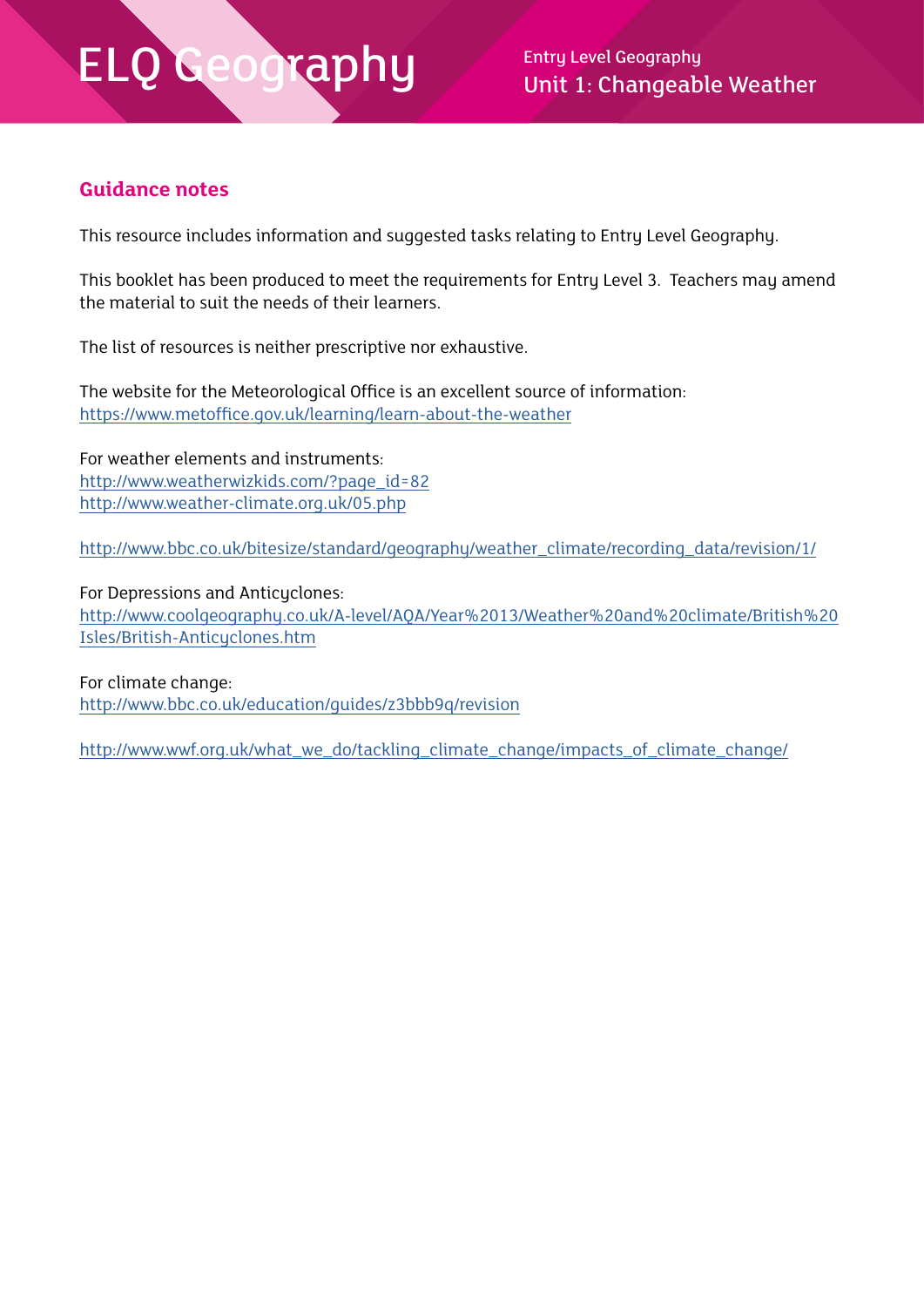$\mathsf{cap}\hspace{0.1cm}\mathsf{U}$  Entry Level Geography Unit 1: Changeable Weather

#### **Introduction**

It is often said that we are infatuated with the weather.

When we talk about the **Weather** we are referring to the short term day to day changes in the atmosphere such as changes in temperature, rainfall, wind direction, wind speed and atmospheric pressure. These are known as the elements of the weather.

- **• Temperature** is how hot or cold it is.
- **• Rainfall** is liquid water in the form of droplets that fall over an area in a given amount of time.
- **• Wind direction** is the direction from which the air blows.
- **• Wind speed** is the velocity in which the air moves.
- **• Air pressure** is the force of air pushing down over a particular area.

Someone who observes and studies the weather is called a **meteorologist**. They measure the weather elements daily so that they can make forecasts on future weather events. The following table names and describes the instruments that meteorologists use to measure the elements of the weather.

| <b>Element of the weather</b> | <b>Instrument</b>                                                                                                                                                                                                                             |                              |
|-------------------------------|-----------------------------------------------------------------------------------------------------------------------------------------------------------------------------------------------------------------------------------------------|------------------------------|
| Temperature                   | Thermometer<br>Traditional thermometers use<br>a liquid such as mercury or<br>alcohol. The liquid in the bulb<br>expands and rises up the tube.<br>Modern thermometers are<br>digital.<br>Temperature is measured in<br>degrees Celsius (°C). | Fig 1: A Digital Thermometer |
| Rainfall                      | Rain gauge<br>Rain falls into the funnel and<br>measured.<br>Rainfall is measured in<br>millimetres (mm).                                                                                                                                     | Fig 2: A Rain Gauge          |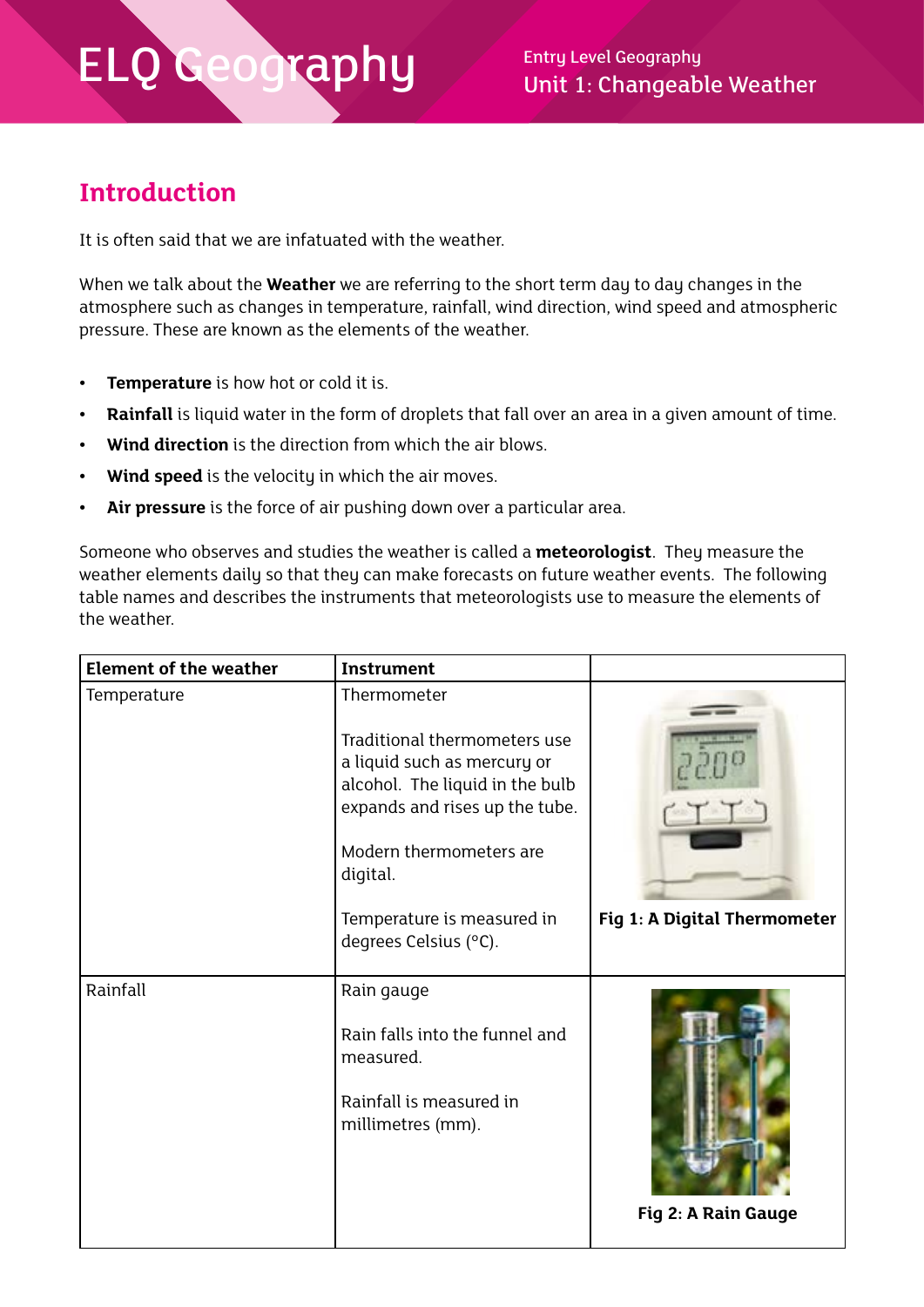### Unit 1: Changeable Weather

| Wind direction       | Wind vane                                                                                                                                                   |                      |
|----------------------|-------------------------------------------------------------------------------------------------------------------------------------------------------------|----------------------|
|                      | The arrow points into the wind.                                                                                                                             |                      |
|                      | Wind direction is measured by<br>using the eight points of the<br>compass (north, north-east,<br>east, south-east, south, south<br>west, west, north-west). |                      |
|                      |                                                                                                                                                             | Fig 3: A Wind Vane   |
| Wind speed           | Anemometer                                                                                                                                                  |                      |
|                      | This has metal cups which<br>rotate in the wind.                                                                                                            |                      |
|                      | Wind speed is measured in<br>knots.                                                                                                                         |                      |
|                      | The stronger the wind, the                                                                                                                                  |                      |
|                      | faster the anemometer<br>turns.                                                                                                                             | Fig 4: An Anemometer |
| Atmospheric pressure | <b>Barometer</b>                                                                                                                                            |                      |
|                      | Atmospheric pressure is<br>measured in millibars (mb)                                                                                                       |                      |
|                      | If the needle moves to the                                                                                                                                  |                      |
|                      | right, this indicates higher<br>pressure and good weather.                                                                                                  |                      |
|                      | If needle moves to the left, this                                                                                                                           |                      |
|                      | indicates a pressure fall and                                                                                                                               | Fig 5: A Barometer   |
|                      | not so good weather.                                                                                                                                        |                      |

#### **Table 1: Elements of the Weather**

#### **Weather systems**

Two large scale weather systems affect the weather that's experienced in the British Isles. One is called a depression and one is called an anticyclone.

**Depressions** are low pressure weather systems. They bring unsettled weather with clouds, rain and wind. In the British Isles, most of our weather is associated with the passage of a depression. Depressions form over the Atlantic Ocean and travel across the British Isles from west to east, driven by the winds. Depressions form when cold polar air moving south meets warm tropical air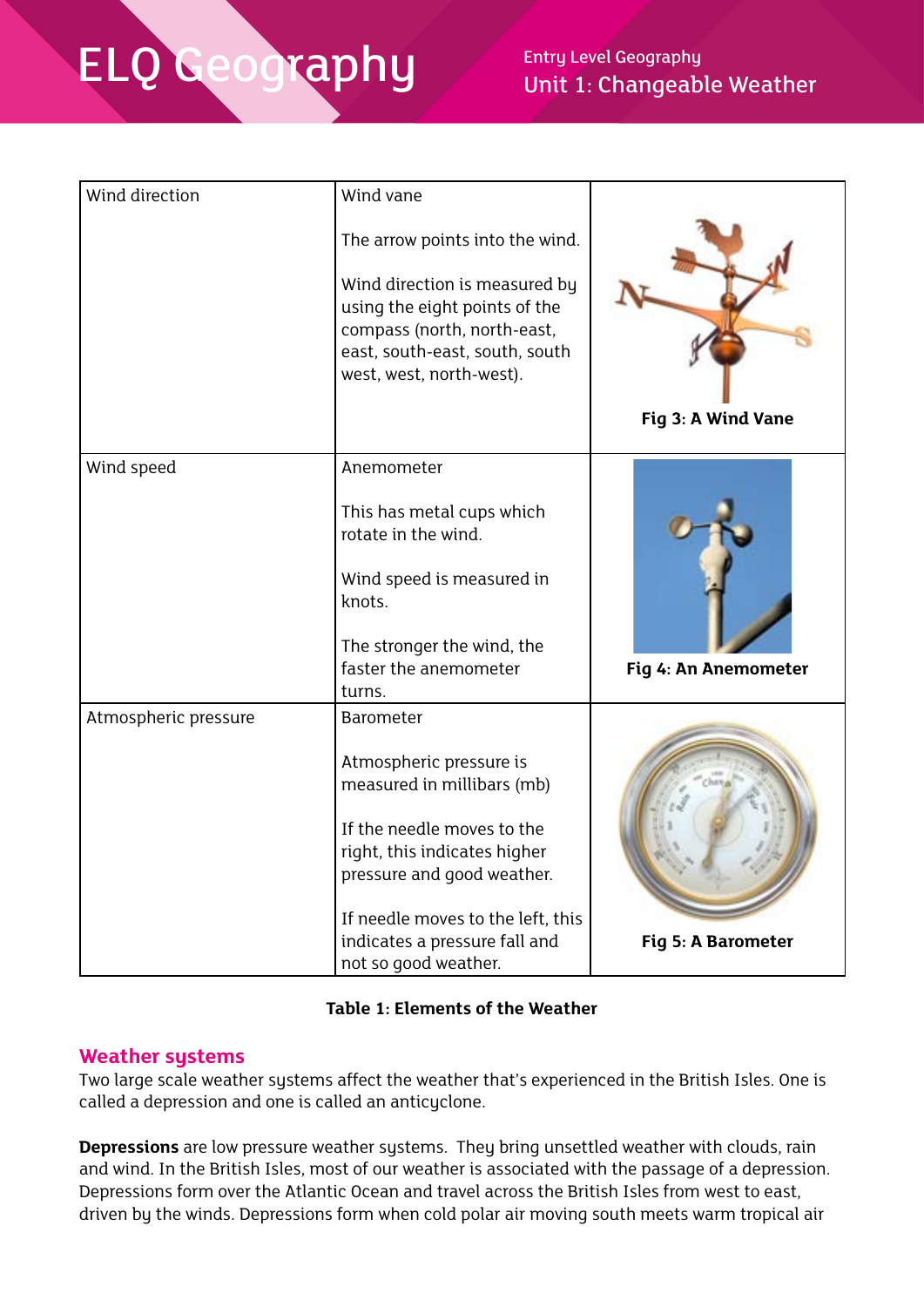moving north. The warm tropical air always rises above the cold polar air. As it rises, the air cools and condenses. Clouds form and it will rain.

Fig 6 shows a fully formed depression from a bird's eye view. A depression has two fronts. A front is the boundary between cold air and warm air. At the **warm front** the warm air is rising gently over the cold air. At the **cold front** cold air is pushing under the warm air forcing it to rise sharply. The warm air between the two fronts is known as the **warm sector**.

Imagine that this picture is a fully formed depression in the Atlantic Ocean and is moving towards the UK. The warm front will pass first, then the warm sector and then finally the cold front. The weather will change at each of the three stages.



**Fig 6: A Depression**

#### **Stage 1 of the depression - Warm front:**

The warm front approaches the British Isles first. This is where the warm air rises above the cold air. As it rises it cools and condenses forming clouds which produce rain. Winds will change direction to south westerly.

#### **Stage 2 of the depression – Warm sector:**

Temperatures starts to rise, clouds usually thin and break and rain turns to drizzle and sometimes stops completely.

#### **Stage 3 of the depression – Cold front:**

This is where the cold air undercuts the warm air, causing the air to rise, cool and condense. This causes heavy rain and the winds are strong, sometimes increasing to gale force. Eventually the depression fizzles out and dies.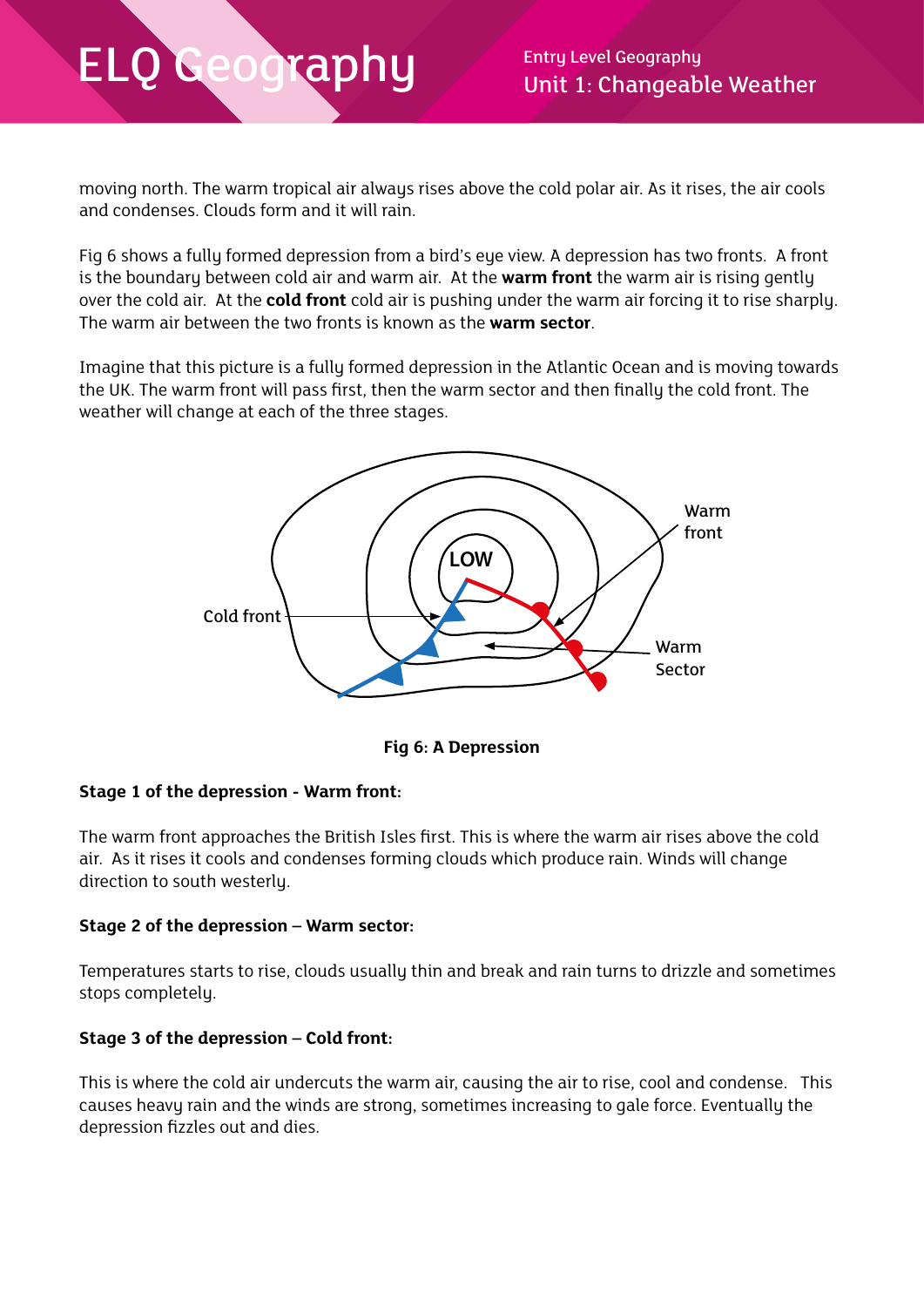Unit 1: Changeable Weather



**Fig 7: A Satellite Image Showing a Depression in the North Atlantic**

**Anticyclones** are high pressure systems. In an anticyclone the air is sinking which leads to dry and warm conditions with clear skies. The weather in an anticyclone will be the same over a large area.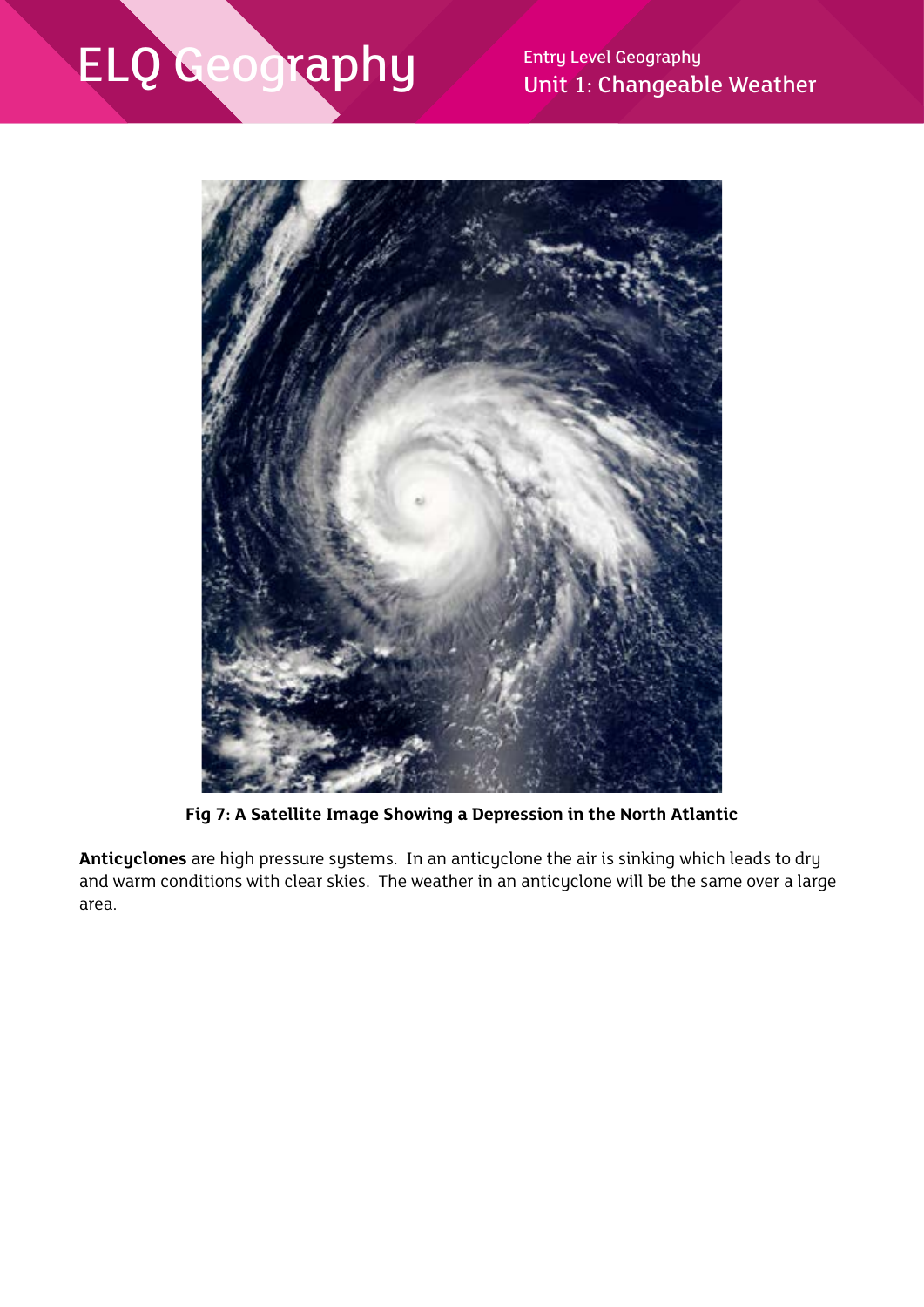Fig 8. (below) shows an anticyclone. You can see that the atmospheric pressure is high at the centre of the anticyclone. The isobars (the lines on the map that join places of the same air pressure) are far apart and there are no fronts.



**Fig 8: An Anticyclone**

In summer an anticyclone brings an extended period of dry, calm, warm and sunny weather. In winter anticyclones often bring periods of dry, very cold weather. Sometimes a low layer of cloud develops and weather forecasters will describe conditions as 'anticyclonic gloom'.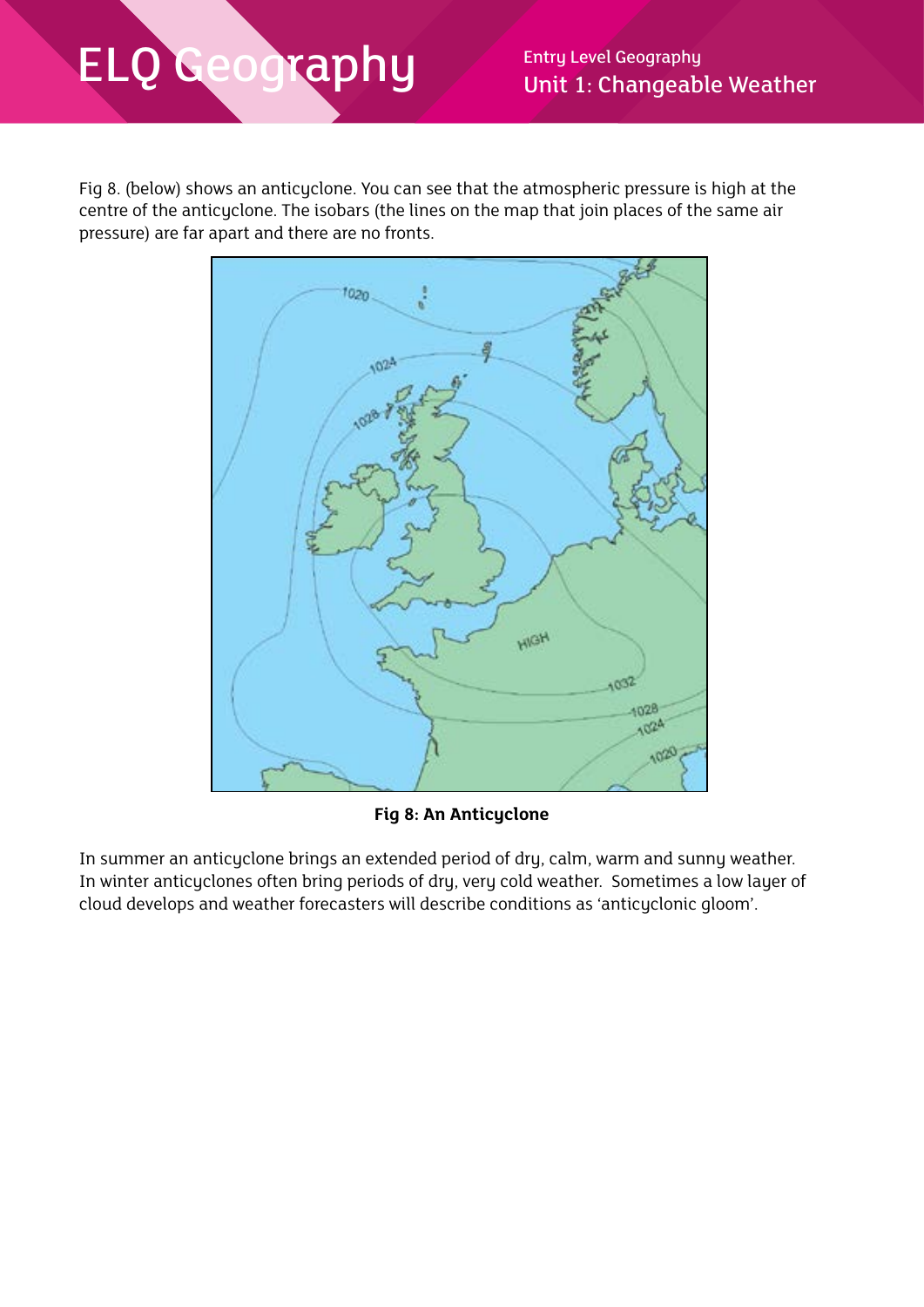Unit 1: Changeable Weather

### **Climate change**



#### **Fig 9: Human activity is one cause of climate change**

Climate change refers to the changes in long-term temperature and rainfall patterns. Evidence suggests that human activity is a major factor in climate change. Scientists point to increased levels of CO $_{\rm 2}$  produced by the increased use of fossil fuels such as coal, oil and gas. However, there are also natural causes of climate change. This helps to explain why there is so much debate about the reasons for climate change. For some regions extreme weather events and rainfall are becoming more common while others are experiencing more extreme heat waves and droughts.

Let's look at the main causes of climate change.

| Human causes of climate change                  | Natural causes of climate change                   |  |
|-------------------------------------------------|----------------------------------------------------|--|
| Global warming through the burning of           | <b>Natural climatic cycles:</b>                    |  |
| fossil fuels:                                   | The earth orbits the sun in both circular and      |  |
|                                                 | elongated rotations. When moving in a circular     |  |
| Global warming is the increase in global        | orbit, the earth is closer to the sun so it is     |  |
| temperatures caused by an increased amount      | warmer. When moving in an elongated orbit,         |  |
| of greenhouse gases in the atmosphere.          | the earth is further from the sun so it is cooler. |  |
|                                                 |                                                    |  |
| Human activities such as burning fossil fuels   | <b>Sunspots</b>                                    |  |
| cause this to happen.                           | Sunspots are bursts of heat so during these        |  |
|                                                 | times, temperatures will be higher.                |  |
| When fossil fuels (coal, oil or gas) are burnt  |                                                    |  |
| to create electricity, large amounts of carbon  | <b>Volcanic activity:</b>                          |  |
| dioxide is released into the atmosphere. Carbon | During a volcanic eruption, gases and ash are      |  |
| dioxide is a greenhouse gas. This allows the    | released into the atmosphere. This can block       |  |
| sun's rays in but blocks them from leaving,     | the sun's rays which will lead to a drop in        |  |
| causing global temperatures to rise.            | temperature.                                       |  |
|                                                 |                                                    |  |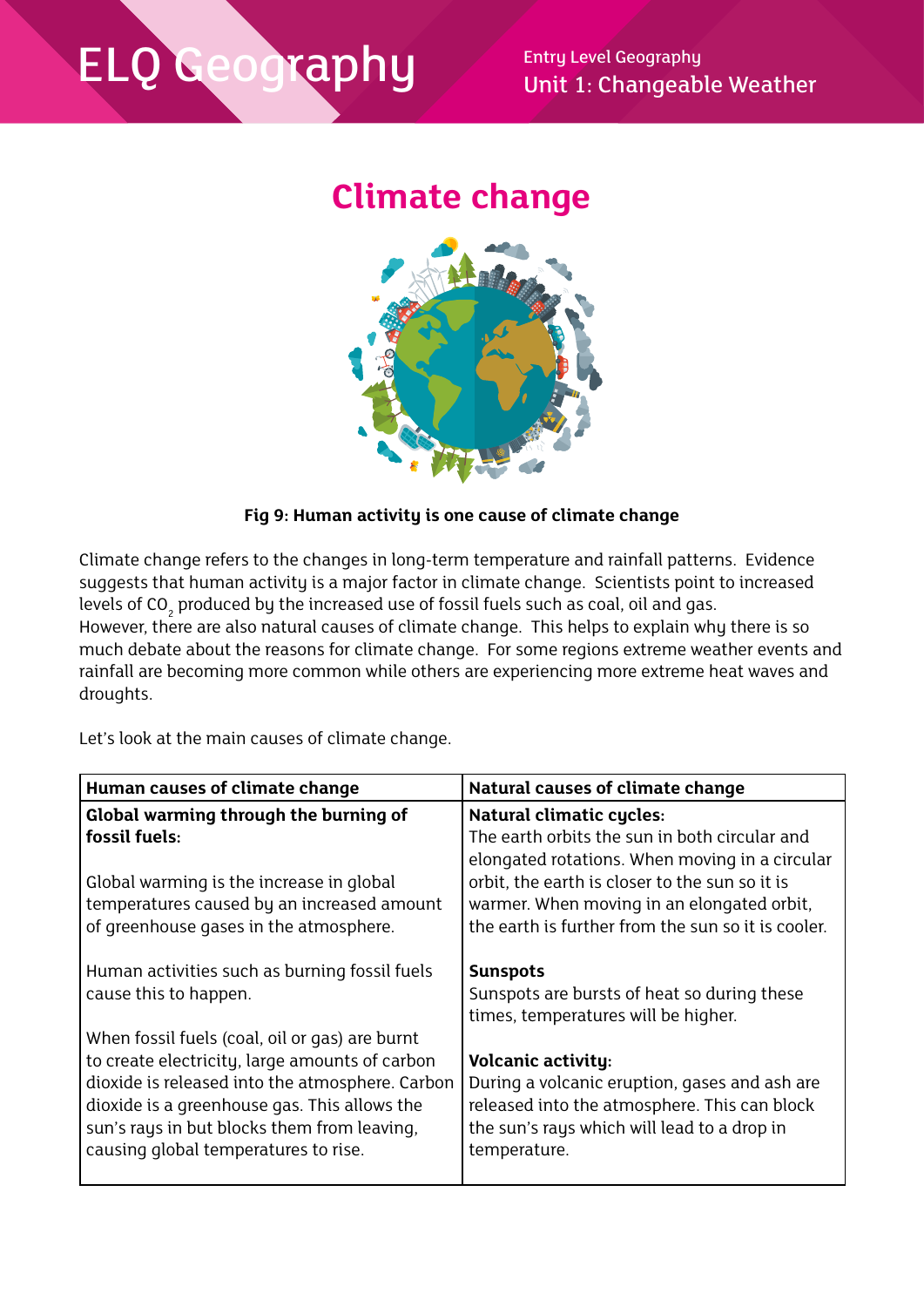### Unit 1: Changeable Weather



**Fig 10: Air Pollution Caused by Burning Fossil Fuels**

Global warming through the increased use of motor vehicles:

Cars emit large amounts of greenhouses gases such as nitrogen dioxide into the atmosphere. This allows the sun's rays in but blocks them from leaving, causing global temperatures to rise.



**Fig 12: A Traffic jam**

There are many impacts of climate change:

- Melting ice caps Ice caps will melt due to an increase in temperatures.
- Rising sea levels Sea levels will rise because as temperatures rise, the water in the seas and oceans will expand which causes water levels to increase. Rising sea levels can also be caused as a result of the ice caps melting which will cause an input of water into the seas and oceans.



**Fig 11: The Tungurahua Volcano Erupting**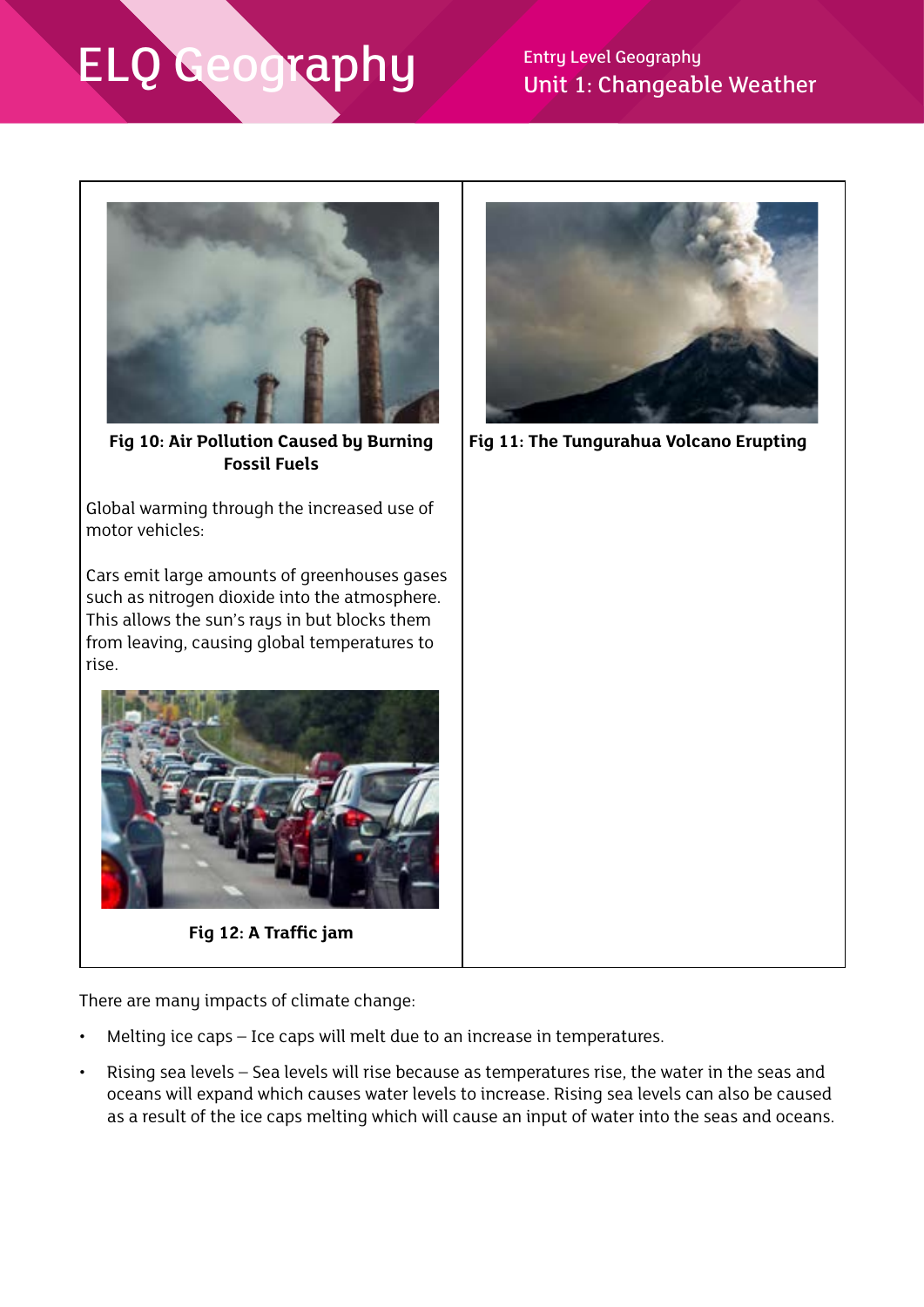## **ELQ Geography** Thirt 1: Changeab



**Fig 13: Polar Bears are experiencing a loss of ice due to climate change**

- There will be more coastal floods This is because as sea levels rise, floods will be more common along coastal regions.
- There will be changes to the way plants and animals live This is because when places become drier for example, some plants that need water to survive will die.
- Health impacts of heat waves and extreme weather As a result of warmer conditions, hospital admissions and even death tolls may rise, especially among the elderly population.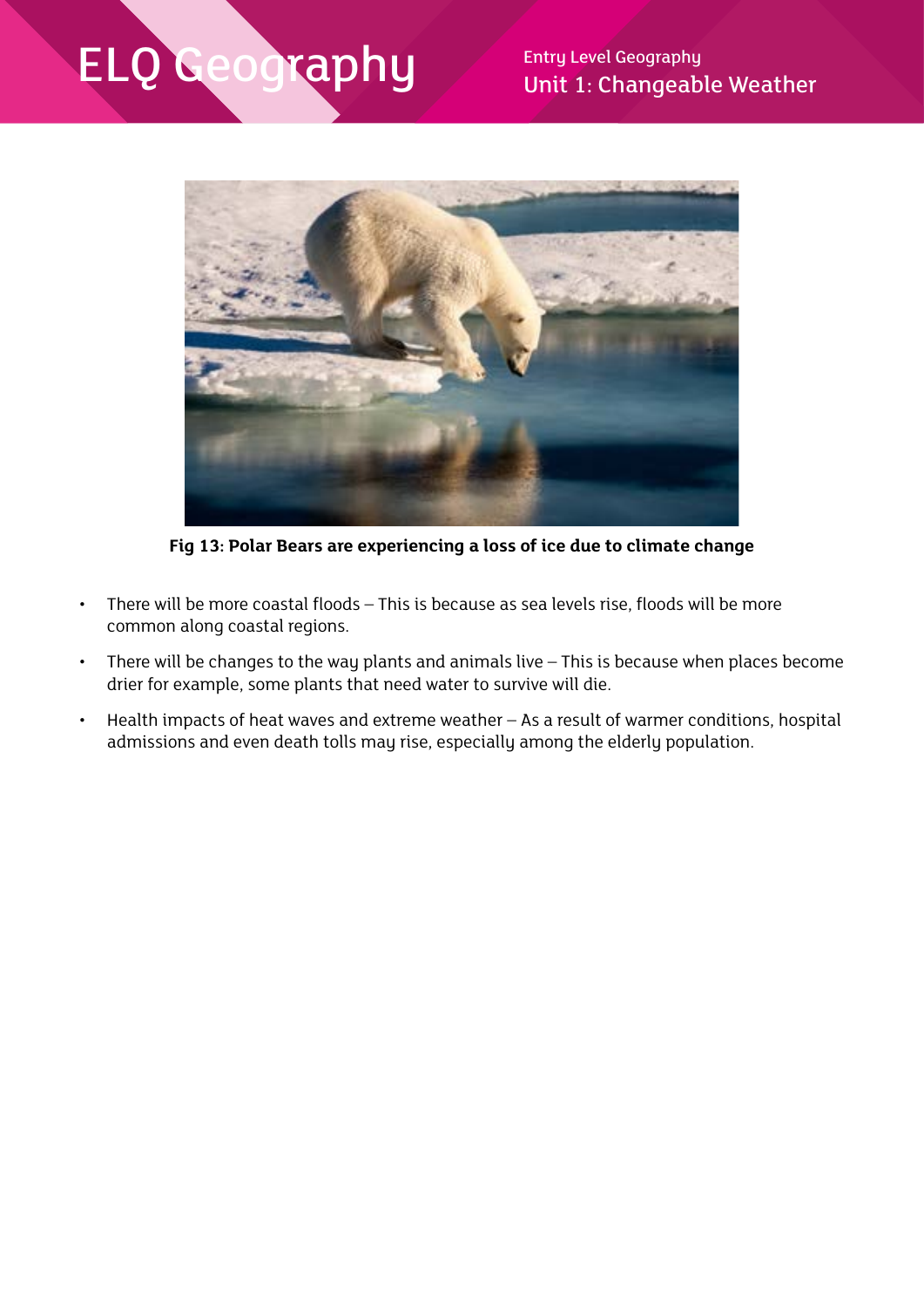## **ELQ Geography**

**Entry Level Geography** Unit 1: Changeable Weather

### **Activity 1**

What are the 5 main elements of the weather? For each one, describe its meaning in your own words.

| 1. |                                                                                                     |                  |  |
|----|-----------------------------------------------------------------------------------------------------|------------------|--|
|    |                                                                                                     | ________________ |  |
| 3. |                                                                                                     |                  |  |
| 4. | <u> 1980 - Jan Barnett, margaret amerikan bizko da bainaren 1980 eta bizko hamarkada (h. 1980).</u> |                  |  |
| 5. |                                                                                                     |                  |  |

### **Activity 2**

Unscramble the words below and write the names of the 5 instruments that are used by meteorologists to measure the weather.

| NMEAMEREOT =       |  |
|--------------------|--|
| EANWIDVN =         |  |
| EMRMTREEOHT =      |  |
| IGAUERANG =        |  |
| <b>RMARBOEET =</b> |  |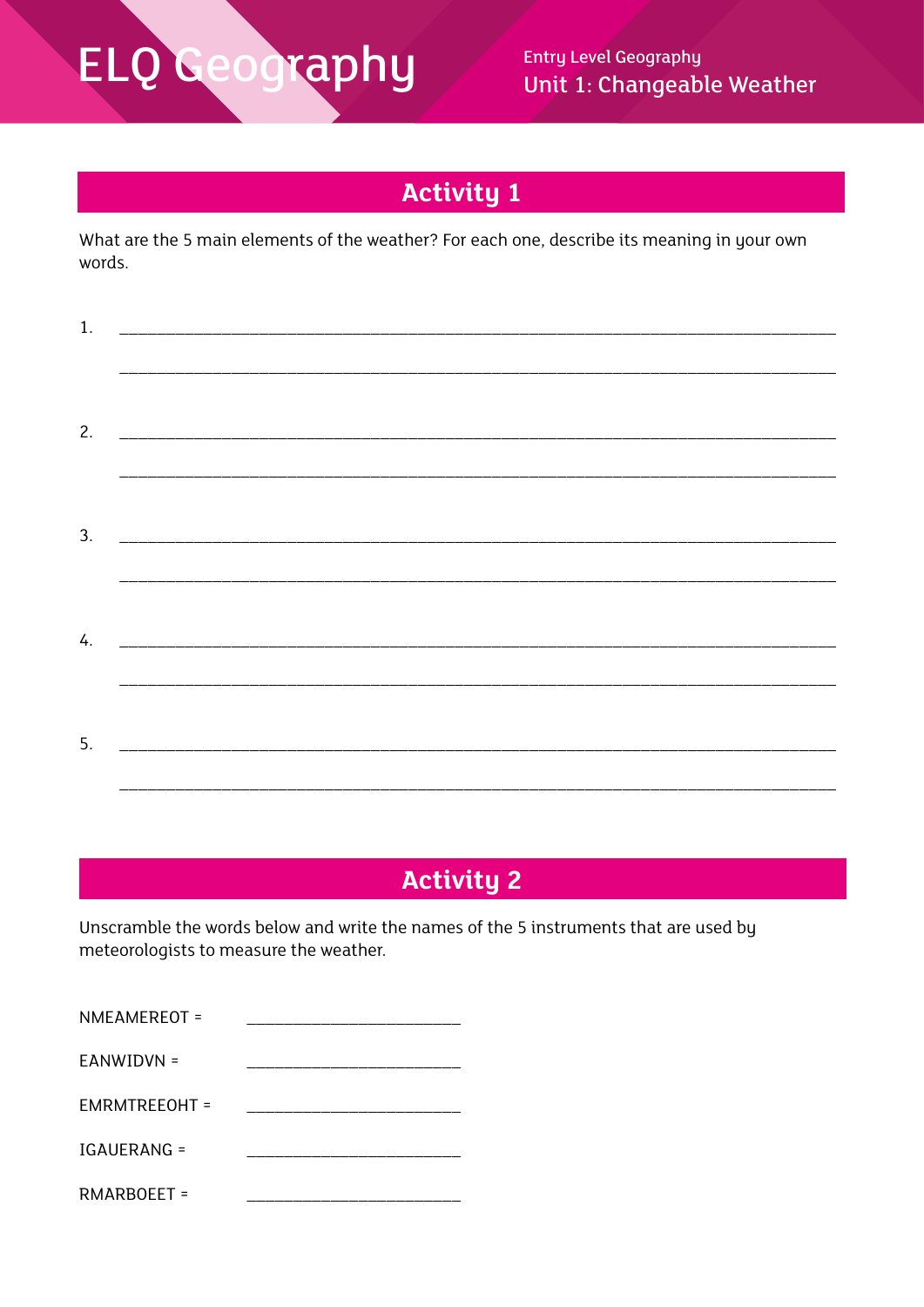### **Activity 3**

Study Resource A which shows five instruments that are used to measure the weather. Write the name of each instrument beside the correct picture.



#### **Resource A**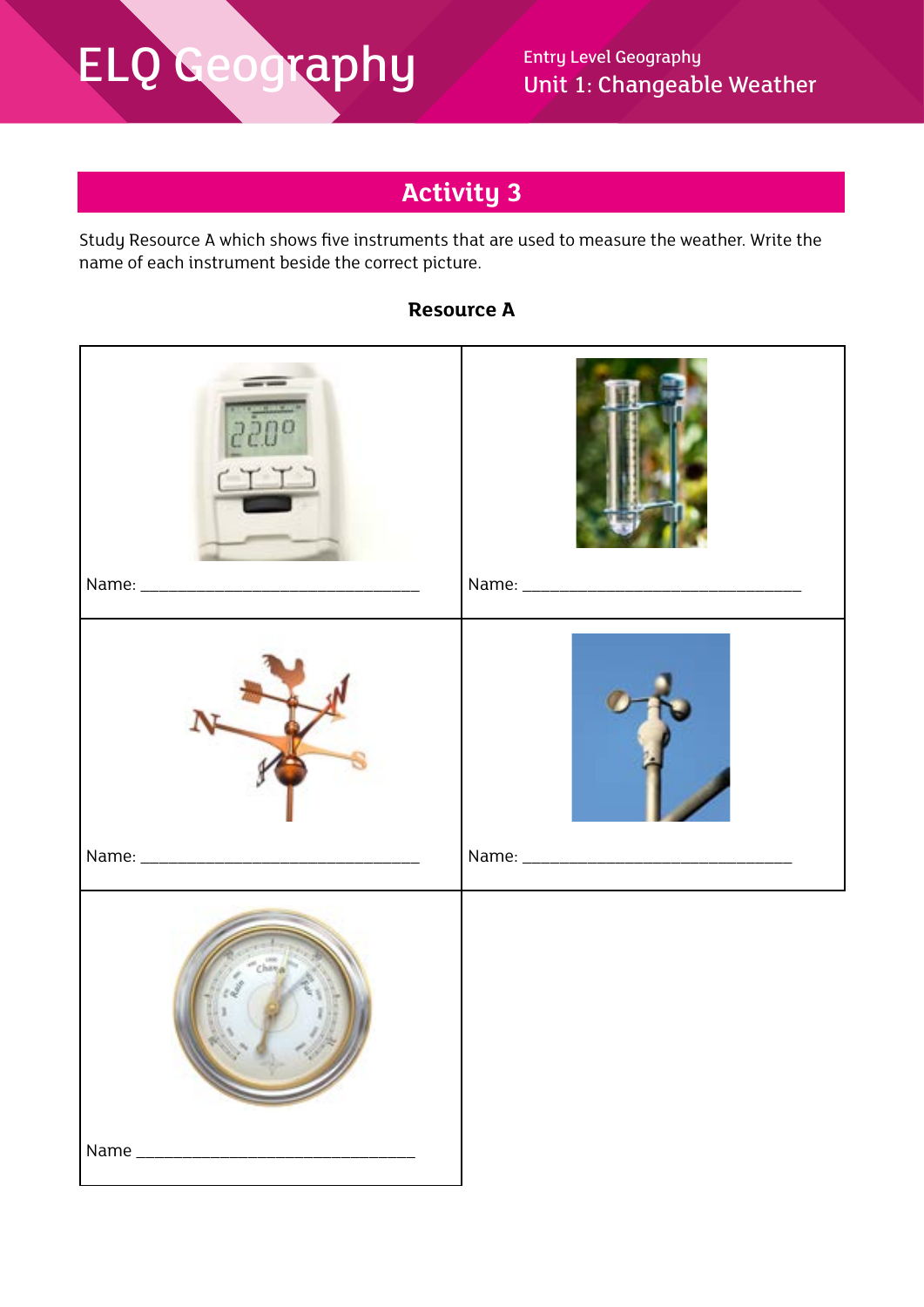### **Activity 4**

Study **Resource B** which shows a rage of weather instruments. For each instrument, identify the weather element is measures. Briefly describe in your own words how each instrument is used to measure the weather element.

#### **Resource B**

| Instrument | What does it measure? | How does it work? |
|------------|-----------------------|-------------------|
|            |                       |                   |
|            |                       |                   |
|            |                       |                   |
|            |                       |                   |
|            |                       |                   |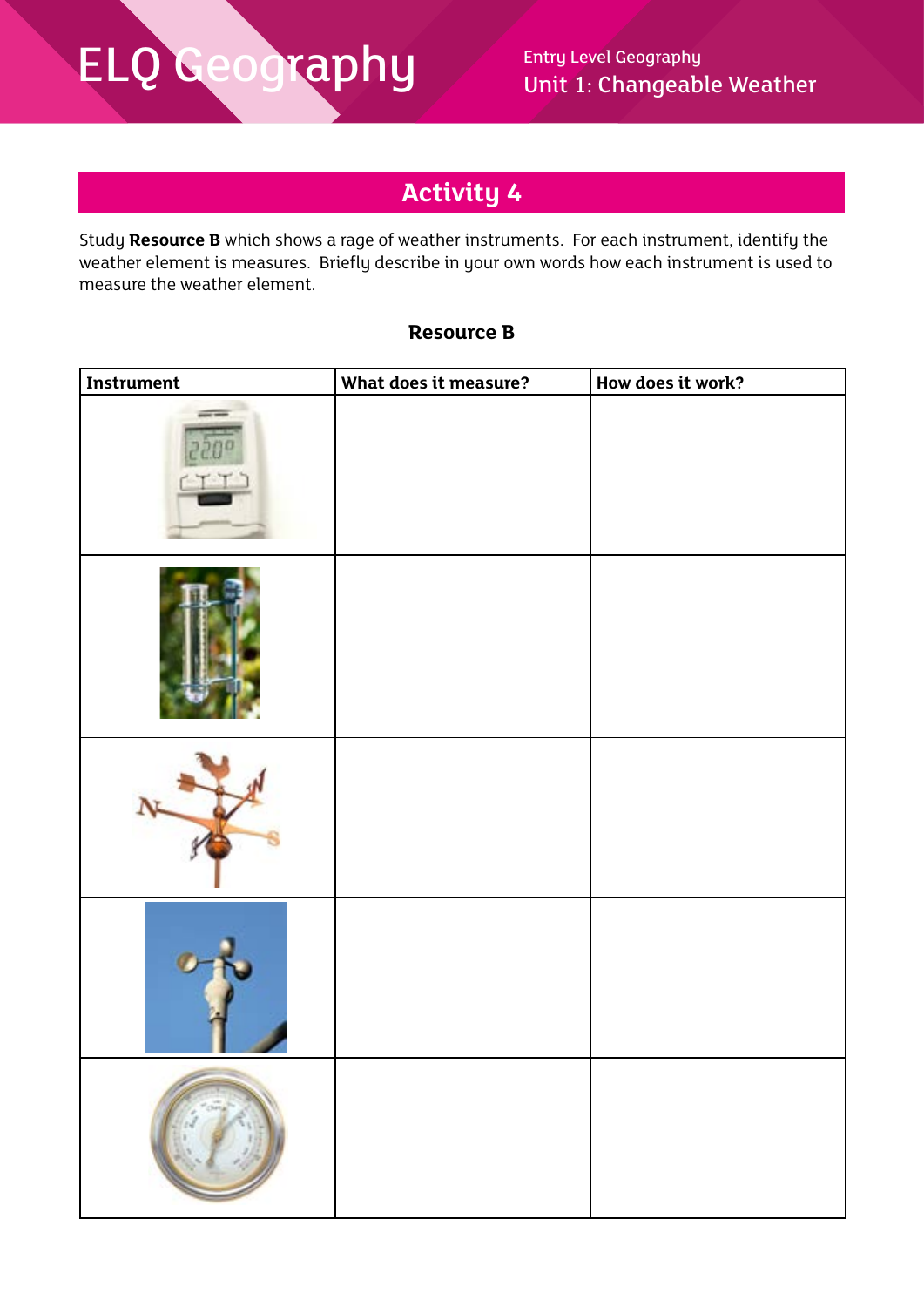Unit 1: Changeable Weather

### **Activity 5**

Weather systems called depressions frequently affect the UK.

Study **Resource C** which shows a diagram of a depression.

Complete Resource C by labelling:

- the warm front
- the cold front
- the warm sector





Circle the correct words/phrases that best describes the type of weather a depression brings to the UK:

| Settled | Rain         | Dru |           | <b>Cloudless</b>     | Light winds |
|---------|--------------|-----|-----------|----------------------|-------------|
|         | Windy        |     | Unsettled | Clouds               |             |
|         | Low pressure |     |           | <b>High pressure</b> |             |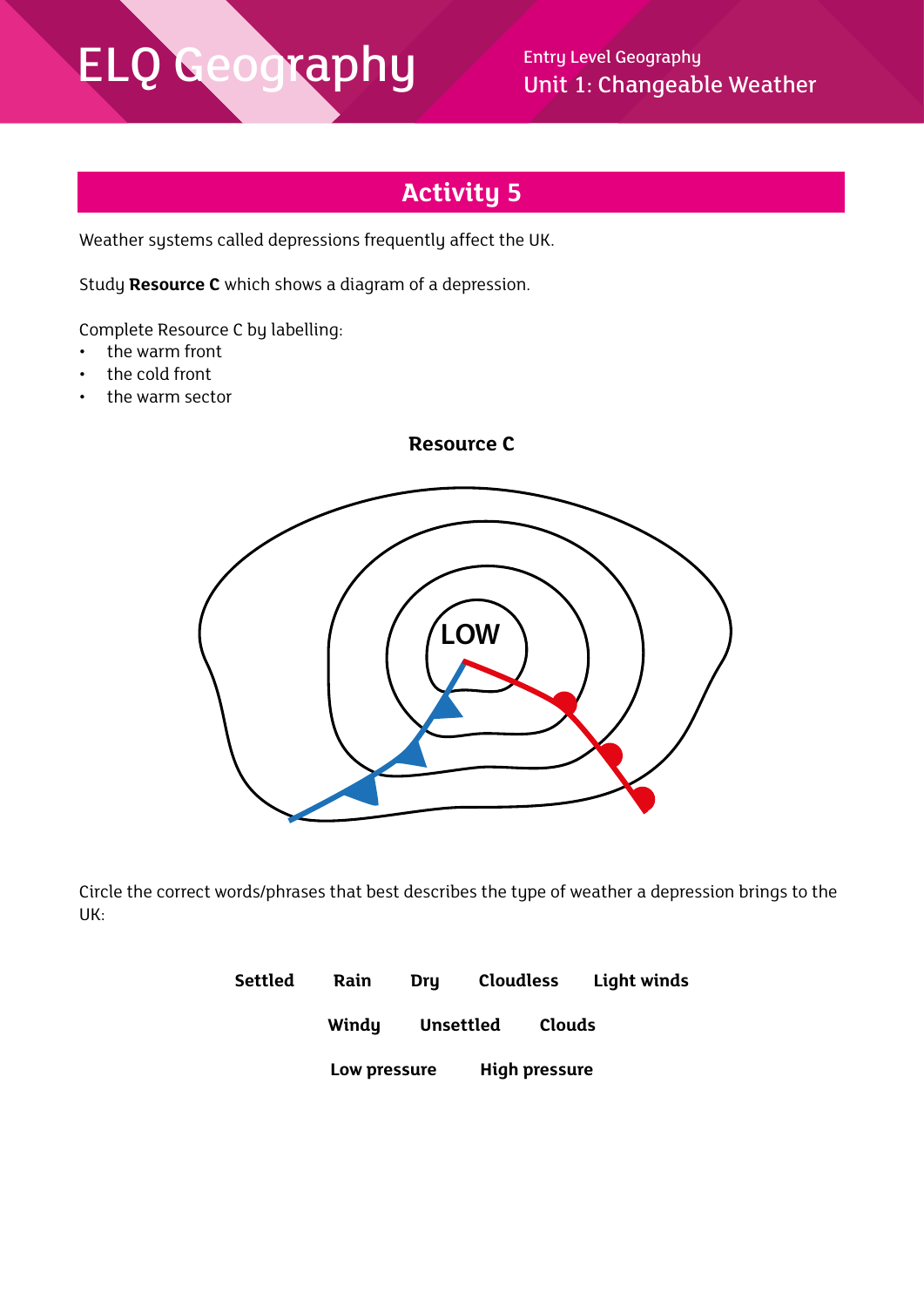### ELQ Geography

**Entry Level Geography** Unit 1: Changeable Weather

### **Activity 6**

Imagine you are a weather forecaster on TV.

There is a depression over the Atlantic Ocean that is going to move over Northern Ireland in the next 24 hours.

Write a forecast for the next 24 hours, you can include maps and drawings if you want to. Make sure you describe what happens as the warm front, warm sector and cold front pass overhead.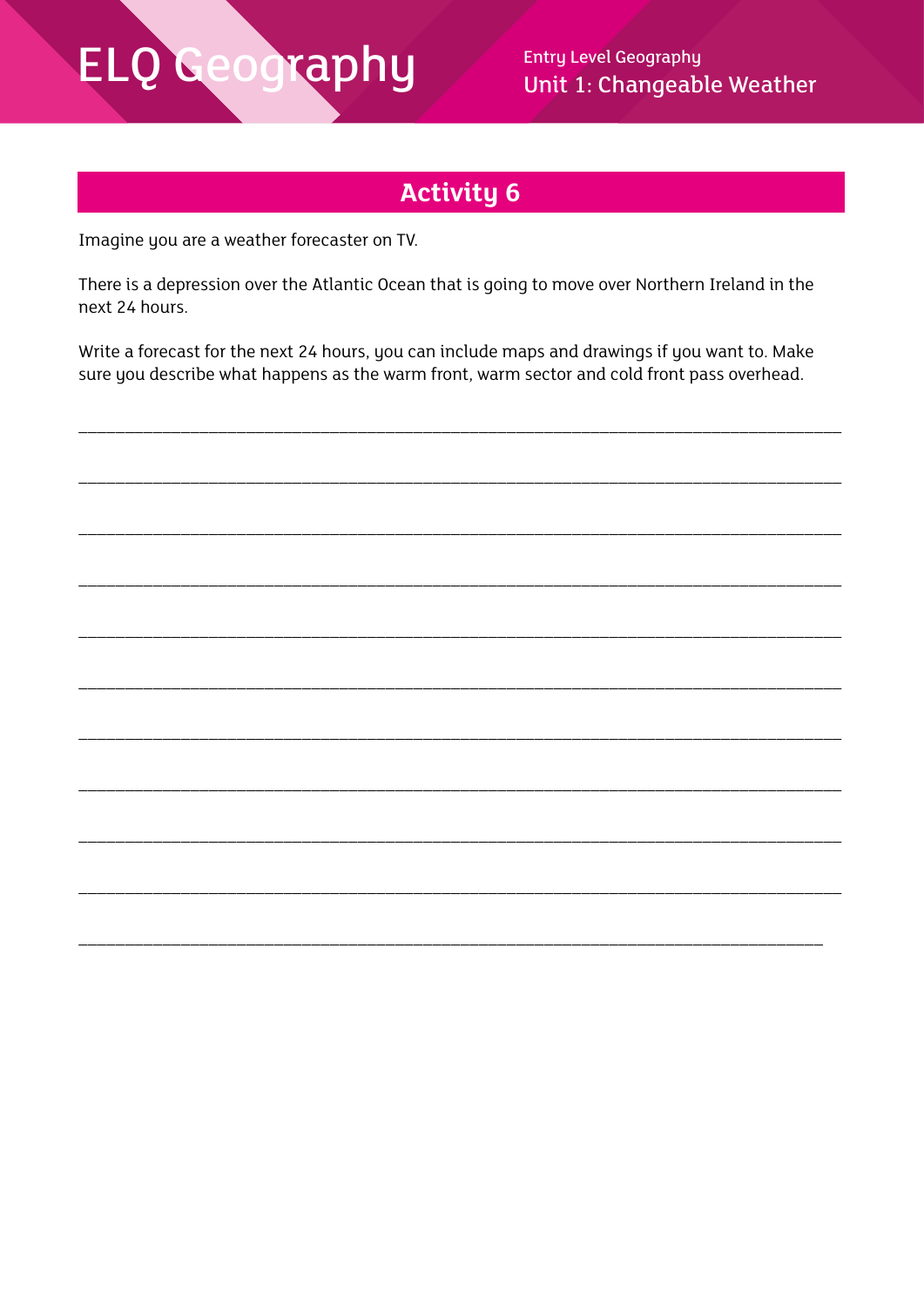### **Activity 7**

Another weather system affecting the British Isles is an anticyclone.

Circle the correct words/phrases that best describe the type of weather an anticyclone brings to the UK:

| Settled | Rain         | <b>Dru</b> |                  |                      | Cloudless Light winds |
|---------|--------------|------------|------------------|----------------------|-----------------------|
|         | Windy        |            | Unsettled Clouds |                      |                       |
|         | Low pressure |            |                  | <b>High pressure</b> |                       |

### **Activity 8**

Imagine you are a weather forecaster on TV. Your weather chart shows that a large anticyclone has moved over Northern Ireland.

Write a weather forecast for the next 24-48 hours. Make sure you refer to the five main elements of the weather.

It is July, what advice would you give to the public as part of your weather forecast? You can use a map and diagrams or photographs if you want to.

\_\_\_\_\_\_\_\_\_\_\_\_\_\_\_\_\_\_\_\_\_\_\_\_\_\_\_\_\_\_\_\_\_\_\_\_\_\_\_\_\_\_\_\_\_\_\_\_\_\_\_\_\_\_\_\_\_\_\_\_\_\_\_\_\_\_\_\_\_\_\_\_\_\_\_\_\_\_\_\_\_\_

\_\_\_\_\_\_\_\_\_\_\_\_\_\_\_\_\_\_\_\_\_\_\_\_\_\_\_\_\_\_\_\_\_\_\_\_\_\_\_\_\_\_\_\_\_\_\_\_\_\_\_\_\_\_\_\_\_\_\_\_\_\_\_\_\_\_\_\_\_\_\_\_\_\_\_\_\_\_\_\_\_\_

\_\_\_\_\_\_\_\_\_\_\_\_\_\_\_\_\_\_\_\_\_\_\_\_\_\_\_\_\_\_\_\_\_\_\_\_\_\_\_\_\_\_\_\_\_\_\_\_\_\_\_\_\_\_\_\_\_\_\_\_\_\_\_\_\_\_\_\_\_\_\_\_\_\_\_\_\_\_\_\_\_\_

\_\_\_\_\_\_\_\_\_\_\_\_\_\_\_\_\_\_\_\_\_\_\_\_\_\_\_\_\_\_\_\_\_\_\_\_\_\_\_\_\_\_\_\_\_\_\_\_\_\_\_\_\_\_\_\_\_\_\_\_\_\_\_\_\_\_\_\_\_\_\_\_\_\_\_\_\_\_\_\_\_\_

\_\_\_\_\_\_\_\_\_\_\_\_\_\_\_\_\_\_\_\_\_\_\_\_\_\_\_\_\_\_\_\_\_\_\_\_\_\_\_\_\_\_\_\_\_\_\_\_\_\_\_\_\_\_\_\_\_\_\_\_\_\_\_\_\_\_\_\_\_\_\_\_\_\_\_\_\_\_\_\_\_\_

\_\_\_\_\_\_\_\_\_\_\_\_\_\_\_\_\_\_\_\_\_\_\_\_\_\_\_\_\_\_\_\_\_\_\_\_\_\_\_\_\_\_\_\_\_\_\_\_\_\_\_\_\_\_\_\_\_\_\_\_\_\_\_\_\_\_\_\_\_\_\_\_\_\_\_\_\_\_\_\_\_\_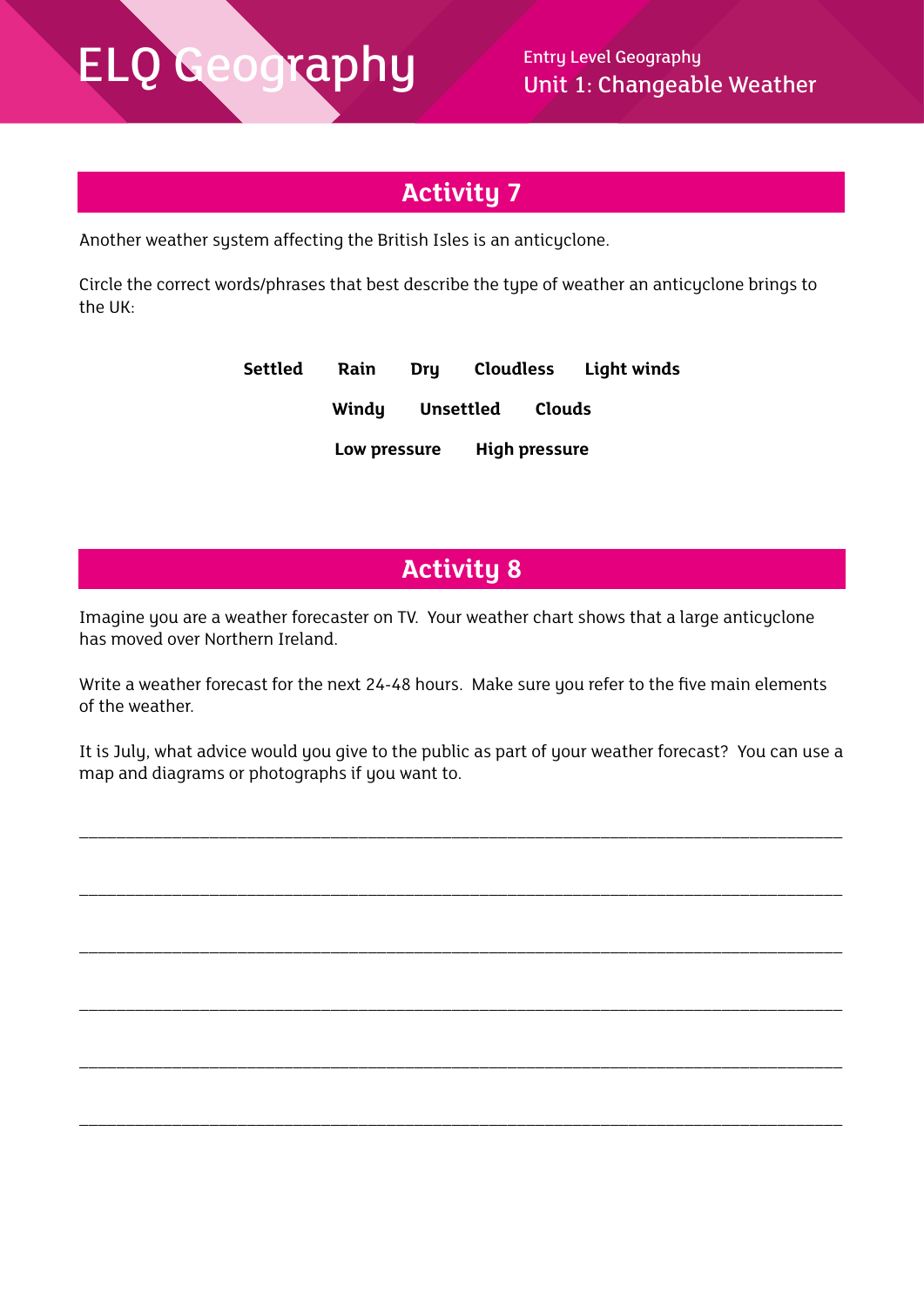# **ELQ Geography**

**Entry Level Geography** Unit 1: Changeable Weather

### **Activity 9**

Explain in detail one human cause of climate change.

Explain in detail one natural cause of climate change.